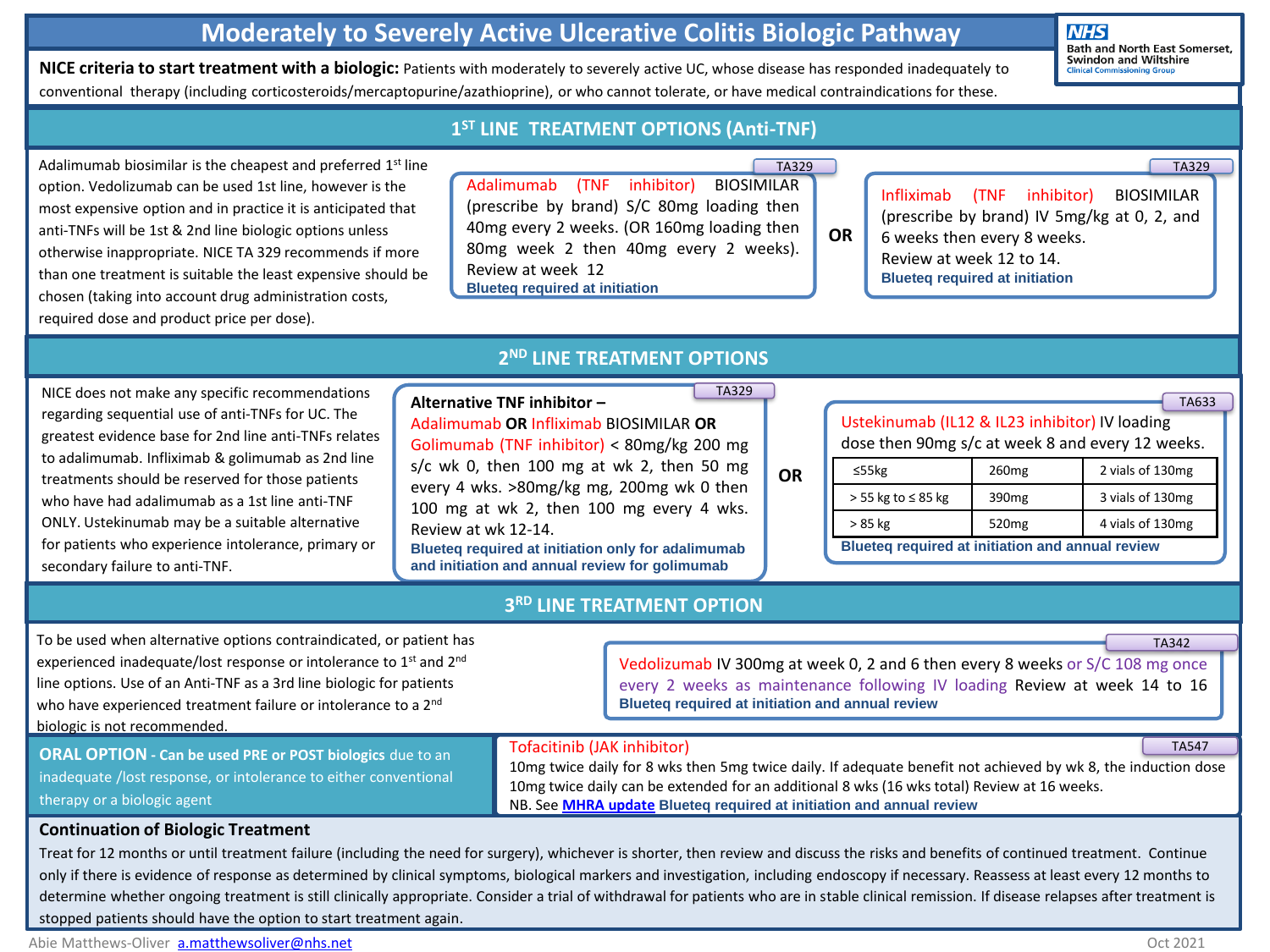## **Crohn's Disease Biologic Pathway**

**NHS Bath and North East Somerset, Swindon and Wiltshire** 

TA187

**NICE criteria to start treatment with a biologic:** Patients with severe active CD, which has responded inadequately to conventional therapy (steroids, 5-ASA, immunosuppressant) or who cannot take/tolerate, or have medical contraindications for these are eligible for treatment with a biologic. Severe CD is defined as very poor general health & 1 or more symptoms e.g. weight loss, fever, severe abdominal pain and usually frequent (3–4 or more) diarrhoeal stools daily. This normally, but not exclusively, corresponds to a Crohn's Disease Activity Index (CDAI) score of 300 or more, or Harvey- Bradshaw score of 8 to 9 or more.

Adalimumab biosimilar is the cheapest and preferred  $1<sup>st</sup>$  line option. Vedolizumab can be used 1st line, however is the most expensive option and in practice it is anticipated that anti-TNFs will be 1st & 2nd line biologic options unless otherwise inappropriate. NICE TA 329 recommends if more than one treatment is suitable the least expensive should be chosen (taking into account drug administration costs, required dose and product price per dose).

## **1 ST LINE TREATMENT OPTIONS (Anti-TNF)**

Adalimumab (TNF inhibitor) BIOSIMILAR (prescribe by brand) S/C 80mg loading then 40mg every 2 weeks. (OR 160mg loading then 80mg week 2 then 40mg every 2 weeks). Review at week 12 **Blueteq required at initiation** TA187

**2 ND LINE TREATMENT OPTIONS**

## (prescribe by brand) IV 5mg/kg at 0, 2, and 6 weeks then every 8 weeks. Review at week 12 to 14 **Blueteq required at initiation**

Infliximab (TNF inhibitor) BIOSIMILAR

NICE does not make any specific recommendations regarding sequential use of anti-TNFs. For patients who experience intolerance, secondary failure or primary failure with a 1<sup>st</sup> Anti-TNF, a 2<sup>nd</sup> approved Anti-TNF may be tried. Ustekinumab may be a suitable alternative for patients who experience intolerance, primary or secondary failure to anti-TNF.

|                                                                                                                | TA187 |
|----------------------------------------------------------------------------------------------------------------|-------|
| Alternative TNF inhibitor -<br>Adalimumab OR Infliximab BIOSIMILAR OR<br><b>Blueteg required at initiation</b> |       |

|                                                  | <b>TA456</b> |  |
|--------------------------------------------------|--------------|--|
| Ustekinumab (IL12 & IL23 inhibitor) IV loading   |              |  |
| dose then 90mg s/c at week 8 and every 12 weeks. |              |  |
|                                                  |              |  |

| $\leq$ 55 $kg$                                   | 260 <sub>mg</sub> | 2 vials of 130mg |
|--------------------------------------------------|-------------------|------------------|
| $>$ 55 kg to $\leq$ 85 kg                        | 390 <sub>mg</sub> | 3 vials of 130mg |
| > 85 kg                                          | 520 <sub>mg</sub> | 4 vials of 130mg |
| Blueteq required at initiation and annual review |                   |                  |

## **3 RD LINE TREATMENT OPTION**

To be used when alternative options contraindicated, or patient has experienced inadequate/lost response or intolerance to 1<sup>st</sup> and 2<sup>nd</sup> line options. Use of an Anti-TNF as a 3rd line biologic for patients who have experienced treatment failure or intolerance to a 2<sup>nd</sup> biologic is not recommended.

Vedolizumab IV 300mg at week 0, 2 and 6 then every 8 weeks. or S/C 108 mg once every 2 weeks as maintenance following IV loading Review at week 14 to 16 **Blueteq required at initiation and annual review** 

**OR**

**OR**

### **Continuation of Biologic Treatment**

Treat for 12 months or until treatment failure (including the need for surgery), whichever is shorter, then review and discuss the risks and benefits of continued treatment. Continue only if there is evidence of response as determined by clinical symptoms, biological markers and investigation, including endoscopy if necessary. Reassess at least every 12 months to determine whether ongoing treatment is still clinically appropriate. Consider a trial of withdrawal for patients who are in stable clinical remission. If disease relapses after treatment is stopped patients should have the option to start treatment again.

Use of Biologics Post Surgery - Routine use of biologics as post surgery prophylaxis in CD is not recommended (insufficient evidence). In patients at high risk of recurrence (e.g. more than one resection, or penetrating or fistulising disease), prophylaxis with thiopurine should be considered where appropriate. An approved biologic may be considered in these high risk patients upon recurrence, or if thiopurine treatment is not tolerated

TA352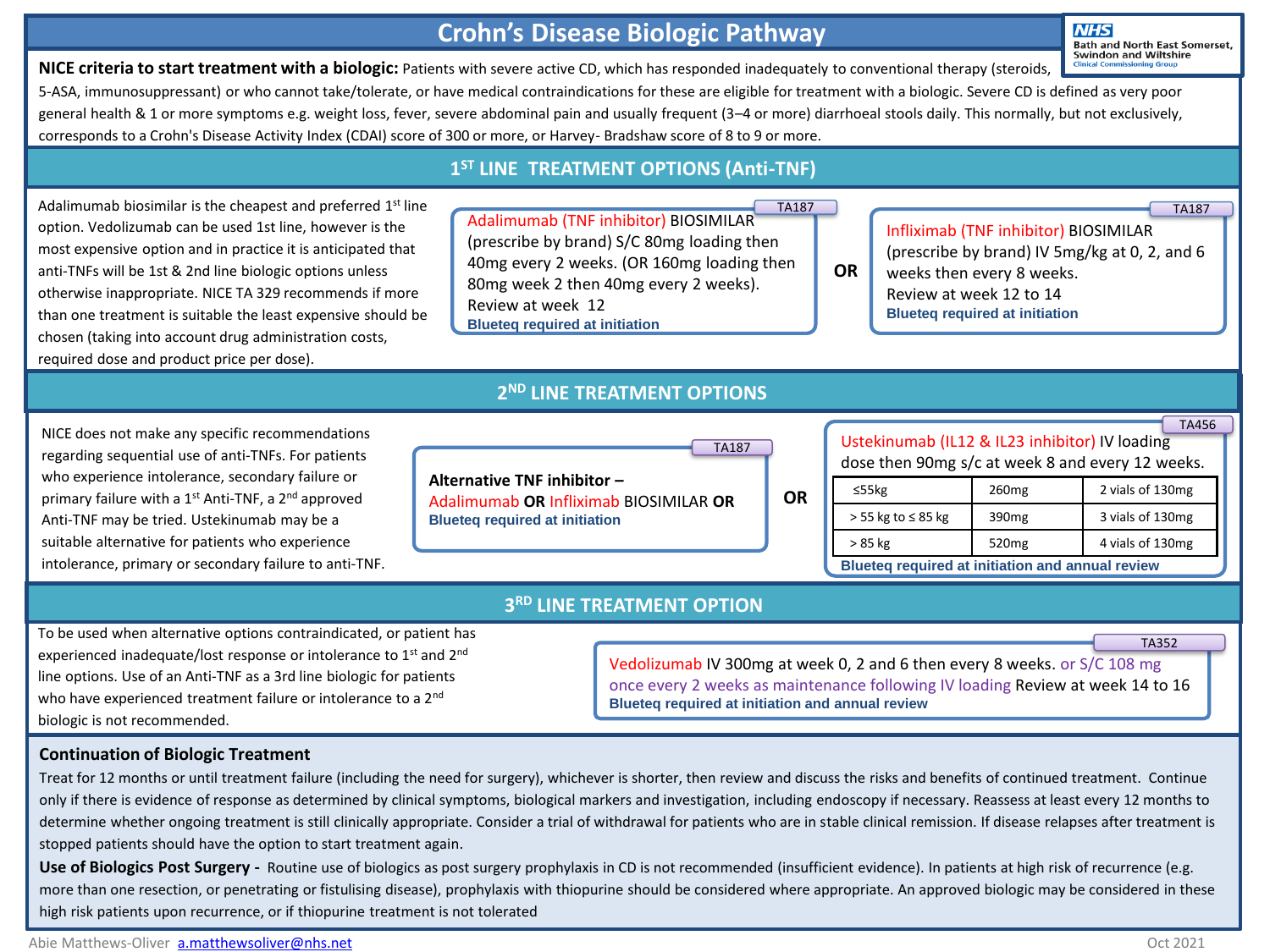# **Acute Exacerbation of Severely Active Ulcerative Colitis Biologic Pathway**

**NHS** Bath and North East Somerset, Swindon and Wiltshire

**NICE criteria to start treatment with a biologic:** An acute exacerbation of severely active ulcerative colitis requires hospitalisation and urgent consideration for surgery and is defined by the following symptoms (Truelove & Witts) • Bowel movements > 6 plus at least one of the features of systemic upset (marked with \*) • Blood in stools – visible blood • \*Pyrexia (temperature greater than 37.8C) • \*Pulse > 90 bpm • \*Anaemia < 10g/100ml • \*ESR > 30 mm/hr.



## **Acceleration & Continuation**

\*Patients who are not responding sufficiently to a 5mg/kg dose of infliximab **after 3–5 days can be treated with an early repeat infusion at week 1**, particularly in those with a low albumin (below 35g/L). Some clinicians use an initial 10mg/kg dose as salvage therapy but there is as yet insufficient data to demonstrate the value of this in comparison to a 5mg/kg dose. Accelerated dosing should only be given after colorectal surgical review, with agreement that colectomy is not required imminently. [BSG IBD Guidelines 2019](https://www.bsg.org.uk/wp-content/uploads/2019/12/BSG-IBD-Guidelines-2019.pdf) Continue as per moderately to severely active ulcerative colitis criteria only if there is evidence of response as determined by clinical symptoms, biological markers and investigation. Review post induction at weeks 12-14.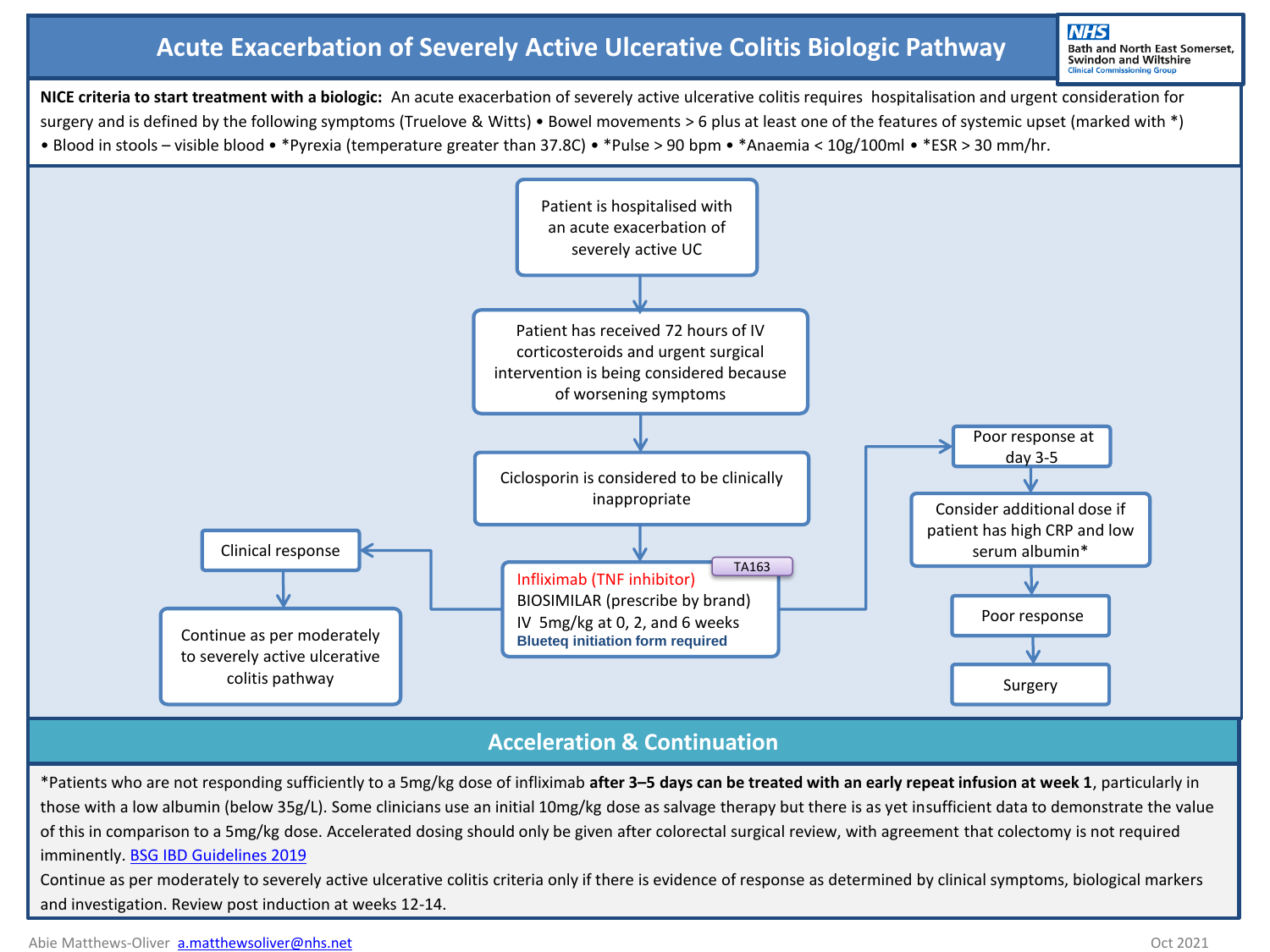# **Proactive IBD TDM – Post-induction /maintenance review of anti-TNF therapy**

**NHS Bath and North East Somerset,** Swindon and Wiltshire

Therapeutic Drug Monitoring (TDM) is a helpful tool for optimising the use and effectiveness of TNF inhibitors and can identify patients in whom it may be possible to reduce or even withdraw anti-TNF biologic treatment without adversely affecting clinical outcomes. Results should be interpreted alongside other relevant clinical findings and assessments to aid clinical decision making, evidence for clinical management based on TDM results alone has not been established. Please note that in the presence of therapeutic drug levels, free anti-drug antibody cannot be detected and therefore its measurement is not indicated.



#### **Trial Dose Escalation:**

For patients who have responded to induction and maintenance treatment regime but then lost response, the following temporary dose escalations may be indicated in an attempt to recapture response:

| Drug                                                                                               | <b>Standard dosing</b>   | <b>Commissioned dose escalation</b>                                                                                                  |
|----------------------------------------------------------------------------------------------------|--------------------------|--------------------------------------------------------------------------------------------------------------------------------------|
| Adalimumab                                                                                         | 40mg every 2 weeks       | 40mg every week or 80mg every 2 weeks                                                                                                |
| Infliximab                                                                                         | 5mg/kg every 8 weeks     | 5mg/kg every 6 weeks or 10mg/kg every 8 weeks (off licence)                                                                          |
| Ustekinumab                                                                                        | 90mg every 8 or 12 weeks | 90mg every 6 weeks (On tertiary centre advice only) Crohn's only as per BSW Policy Blueteq regd dose escalation form                 |
| Vedolizumab                                                                                        | 300mg IV every 8 weeks   | 300mg IV every 4 weeks (On tertiary centre advice only) No dose escalation for S/C vedolizumab. Blueteq reqd dose<br>escalation form |
| NB. Dose escalations not listed above are not routinely commissioned and therefore require an IFR. |                          |                                                                                                                                      |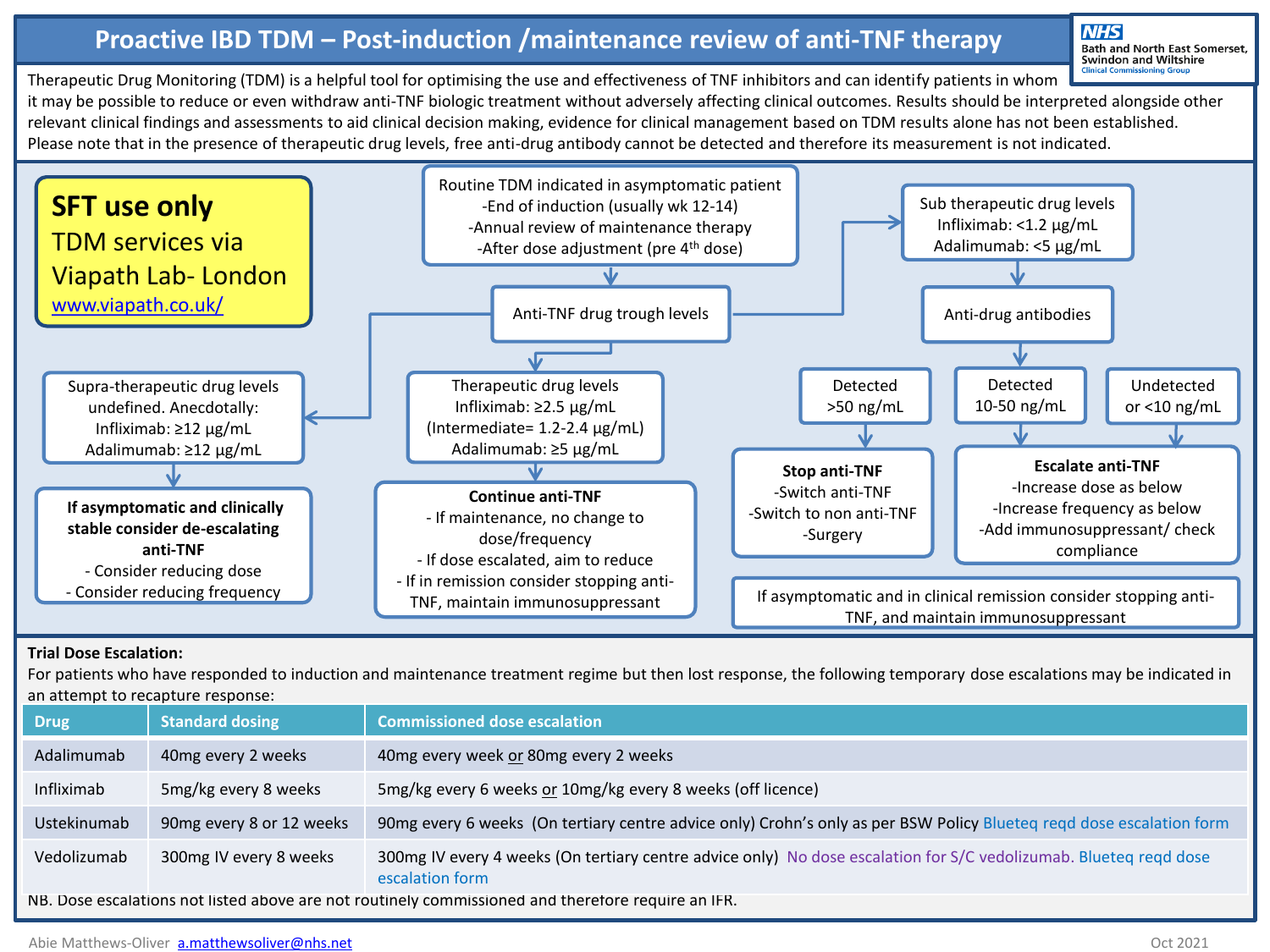# **Reactive IBD TDM - Poor response or loss of response to anti-TNF therapy**

**NHS Bath and North East Somerset,** Swindon and Wiltshire

Therapeutic Drug Monitoring (TDM) is a helpful tool for optimising the use and effectiveness of TNF inhibitors and can identify patients in whom dose escalation may benefit clinical outcomes and help recapture response to treatment. Results should be interpreted alongside other relevant clinical findings and assessments to aid clinical decision making, evidence for clinical management based on TDM results alone has not been established. Please note that in the presence of therapeutic drug levels, free anti-drug antibody cannot be detected and therefore its measurement is not indicated.



### **Trial Dose Escalation:**

For patients who have responded to induction and maintenance treatment regime but then lost response, the following temporary dose escalations may be indicated in an attempt to recapture response:

| <b>Drug</b> | <b>Standard dosing</b>   | <b>Commissioned dose escalation</b>                                                                                                 |
|-------------|--------------------------|-------------------------------------------------------------------------------------------------------------------------------------|
| Adalimumab  | 40mg every 2 weeks       | 40mg every week or 80mg every 2 weeks                                                                                               |
| Infliximab  | 5mg/kg every 8 weeks     | 5mg/kg every 6 weeks or 10mg/kg every 8 weeks (off licence)                                                                         |
| Ustekinumab | 90mg every 8 or 12 weeks | 90mg every 6 weeks (On tertiary centre advice only) Crohn's only see BSW Policy Blueteq reqd dose escalation form                   |
| Vedolizumab | 300mg IV every 8 weeks   | 300mg IV every 4 weeks (On tertiary centre advice only) No dose escalation for S/C vedolizumab Blueteq reqd dose<br>escalation form |

NB. Dose escalations not listed above are not routinely commissioned and therefore require an IFR.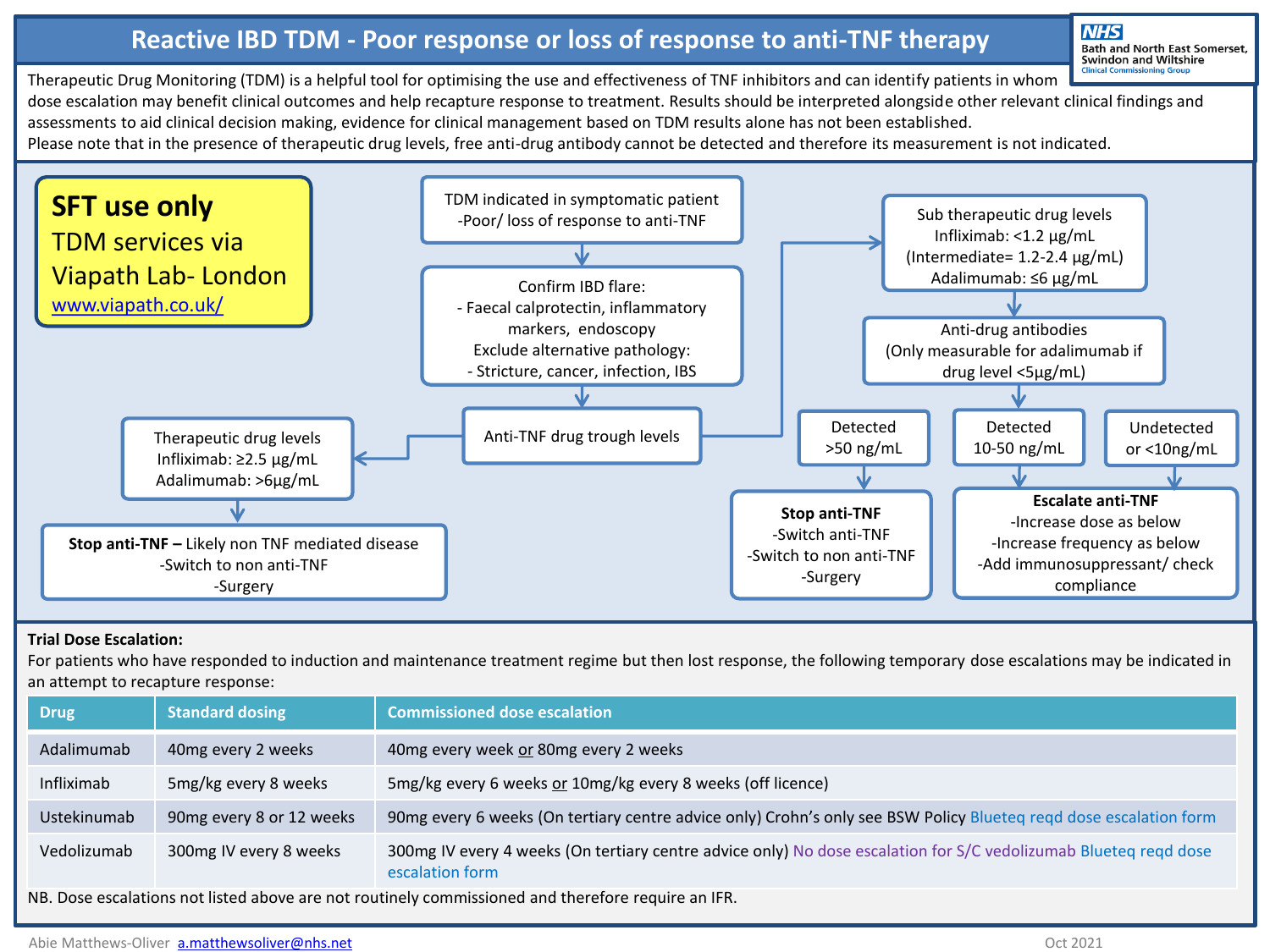# **Proactive IBD TDM – Post-induction /maintenance review of anti-TNF therapy**

**NHS** Bath and North East Somerset,<br>Swindon and Wiltshire

Therapeutic Drug Monitoring (TDM) is a helpful tool for optimising the use and effectiveness of TNF inhibitors and can identify patients in whom it may be possible to reduce or even withdraw anti-TNF biologic treatment without adversely affecting clinical outcomes. Results should be interpreted alongside other relevant clinical findings and assessments to aid clinical decision making, evidence for clinical management based on TDM results alone has not been established.



#### **Trial Dose Escalation:**

For patients who have responded to induction and maintenance treatment regime but then lost response, the following temporary dose escalations may be indicated in an attempt to recapture response:

| <b>Drug</b> | <b>Standard dosing</b>   | <b>Commissioned dose escalation</b>                                                                                            |
|-------------|--------------------------|--------------------------------------------------------------------------------------------------------------------------------|
| Adalimumab  | 40mg every 2 weeks       | 40mg every week or 80mg every 2 weeks                                                                                          |
| Infliximab  | 5mg/kg every 8 weeks     | 5mg/kg every 6 weeks or 10mg/kg every 8 weeks (off license)                                                                    |
| Ustekinumab | 90mg every 8 or 12 weeks | 90mg every 6 weeks (On tertiary centre advice only) Crohn's only see BSW Policy Blueteq reqd dose escalation                   |
| Vedolizumab | 300mg IV every 8 weeks   | 300mg IV every 4 weeks (On tertiary centre advice only) No dose escalation for S/C vedolizumab Blueteq reqd dose<br>escalation |

NB. Dose escalations not listed above are not routinely commissioned and therefore require an IFR.

Abie Matthews-Oliver [a.matthewsoliver@nhs.net](mailto:a.matthewsoliver@nhs.net) \*Ref PANTs 2019 www.thelancet.com/gastrohep Published online February 26, 2019 http://dx.doi.org/10.1016/ S2468-1253(19)30012-3 Oct 2021